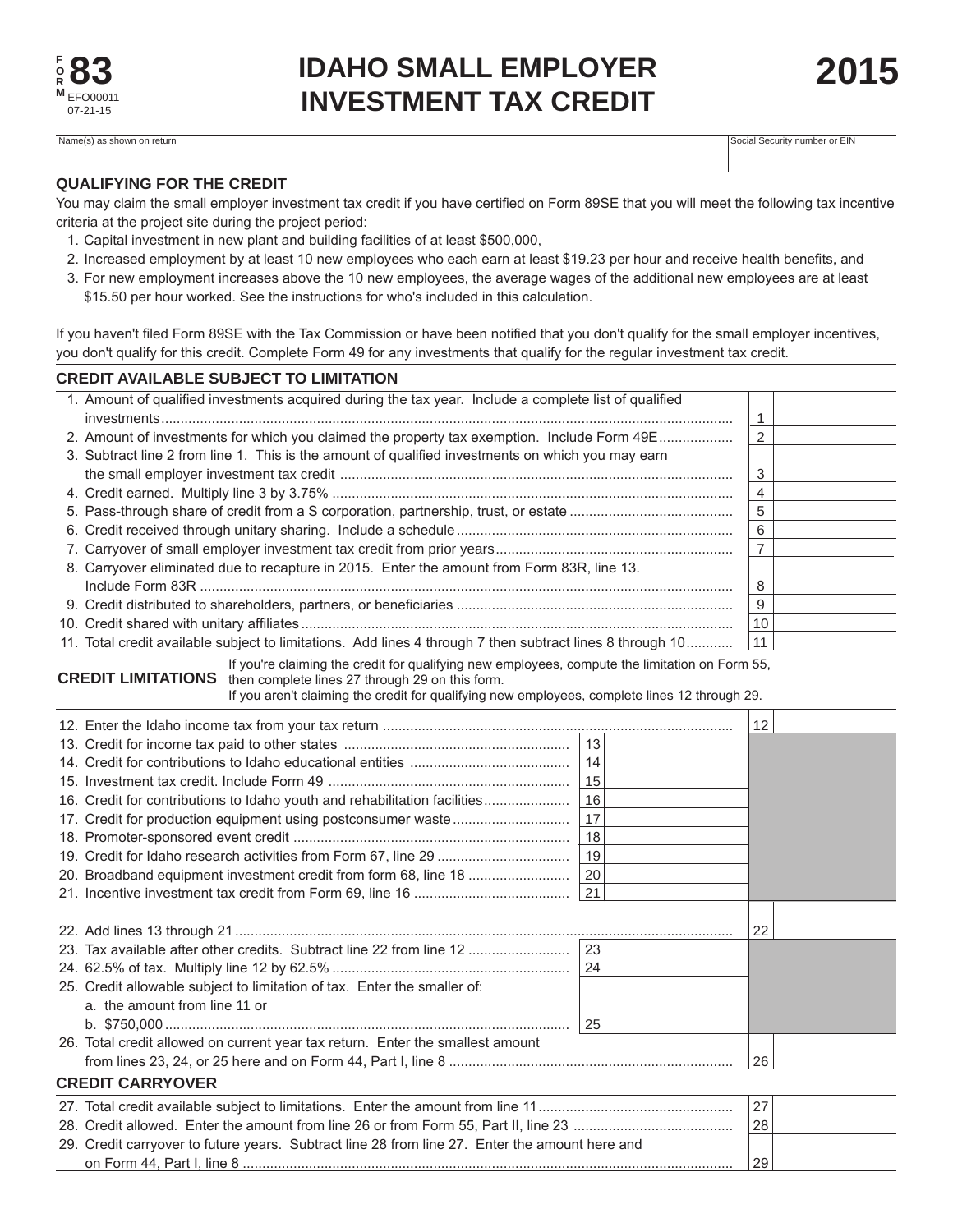# **GENERAL INSTRUCTIONS**

Form 83 is used to calculate the Idaho small employer investment tax credit (SE-ITC) earned or allowed. Each member of a unitary group of corporations that earns or is allowed the credit must complete a separate Form 83.

The SE-ITC is allowed for property that qualifies for the 3% investment tax credit (ITC). If you're claiming the SE-ITC, you can't claim the ITC on the same property.

## **QUALIFYING TAXPAYERS**

To qualify for the SE-ITC, you must certify by filing Form 89SE that you'll meet the tax incentive criteria at the project site during the project period. If you haven't filed Form 89SE with the Tax Commission, or you've been notified that you don't qualify for the small employer incentives, you can't claim this credit. If you don't qualify for the SE-ITC, you may be eligible to claim the ITC. See Idaho Form 49.

## **QUALIFYING PROPERTY**

If you're a qualifying taxpayer, property that would qualify for the ITC qualifies for the SE-ITC. The property doesn't have to be located at the project site to qualify. However, it does have to be placed in service during the project period.

Property that qualifies for the ITC generally follows the definition of qualified property found in the Internal Revenue Code (IRC), Sections 46 and 48 as in effect prior to 1986. The property must have a useful life of three years or more and be property for which you are allowed the deduction for depreciation or amortization in place of depreciation. Qualifying property includes the following property used in a trade or business:

- Tangible personal property machinery and equipment
- Other tangible property property used as an integral part of manufacturing, production, extraction, or furnishing transportation, communications, or utility services, or research facilities and bulk storage facilities used in connection with those businesses
- Elevators and escalators
- Single purpose agricultural or horticultural structures
- Qualified timber property
- Petroleum storage facilities
- Qualified broadband equipment as approved by the Idaho Public Utilities Commission

## **Nonqualifying Property**

Property that doesn't qualify includes:

- Buildings and their structural components (this property may qualify for the small employer real property improvement tax credit - see Idaho Form 84)
- Property used in lodging facilities that rent 50% or more of their lodging units for periods of 30 days or longer, such as apartment houses or rental homes. (Doesn't apply to hotels and motels that rent more than half their units for periods of less than 30 days.) Nonqualifying property includes property used in the living quarters, lobby furniture, office equipment, and laundry and swimming pool facilities, but excludes certain coin-operated machines
- The cost of property expensed under IRC section 179
- Property subject to 60-month amortization
- Used property not acquired by purchase
- Property that is either nondepreciable or has a useful life of less than three years
- The portion of property used for personal use<br>● Used property in excess of \$150,000
- Used property in excess of \$150,000
- Horses

#### **Idaho Exceptions to IRC Sections 46 and 48**

Idaho law specifically excludes the following property from qualifying for the Idaho ITC:

- Property not used in Idaho, and
- Vehicles under 8,000 pounds gross vehicle weight.

#### **Property Used Both In and Outside Idaho**

If property is used both in and outside Idaho, compute the qualified investment for all such property using one of the following methods:

- 1. Percentage-of-Use Method Multiply the investment in each asset by a fraction where Idaho use is the numerator and total use is the denominator. Usage can be measured by machine hours, mileage, or any other method that accurately reflects the usage.
- 2. Property Factor Numerator Method Use the amount included in the Idaho property numerator for each property.

## **CARRYOVER PERIODS**

SE-ITC that was earned but not used against tax may be carried forward for 14 tax years. For purposes of the carryover period, a short tax year counts as one tax year.

#### **ELECTION TO CLAIM TWO-YEAR PROPERTY TAX EXEMPTION AND FORGO INVESTMENT TAX CREDIT**

If you placed personal property in service that qualifies for the ITC, you may elect to exempt this property from your property tax. You aren't eligible for the election if your rate of charge or rate of return is regulated or limited by federal or state law. The exemption from the property tax is for two years. After the two years, you must pay any applicable property tax. You can't claim the SE-ITC for any property that you elect to exempt from property tax.

The election is available if you had negative Idaho taxable income in the second preceding tax year from the tax year in which the property was placed in service. Negative Idaho taxable income must have been computed without regard to any carryover or carryback of net operating losses.

The election must be made on Form 49E and filed with the operator's statement or personal property declaration. A copy of the election form must be attached to the original income tax return(s) for the tax year(s) in which the property was placed in service.

## **RECAPTURE**

You must compute recapture if you sell or otherwise dispose of the property or it ceases to qualify for the SE-ITC before it has been in service for five full years.

Also, you must compute recapture if you claimed the SE-ITC in an earlier year and didn't meet the tax incentive criteria you certified to on Idaho Form 89SE.

File Form 83R if you claimed the SE-ITC. File Form 49R if you claimed the ITC or Form 49ER if you claimed the property tax exemption.